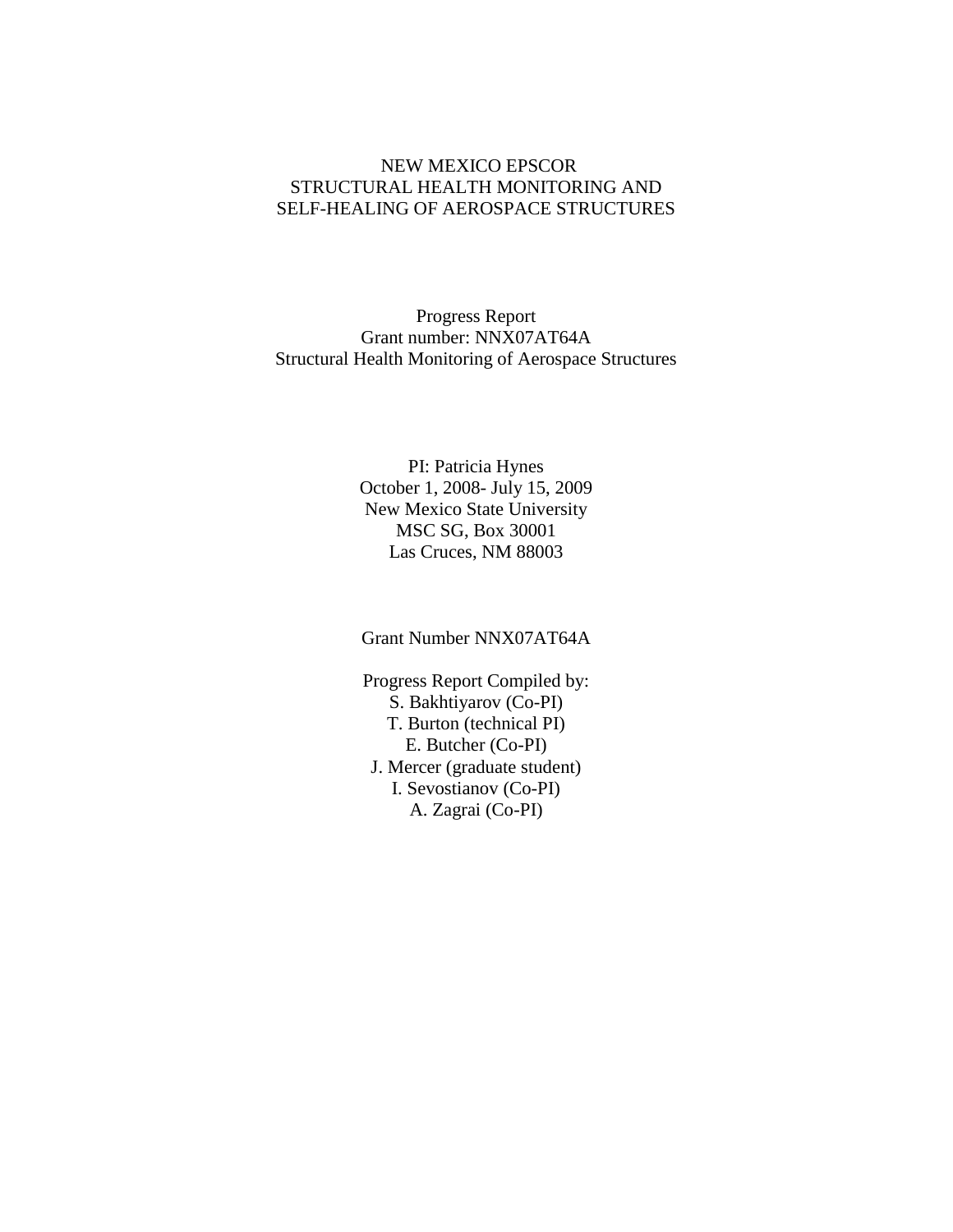#### **Structural Health Monitoring and Self-Healing of Aerospace Structures New Mexico NASA EPSCoR Progress Report – Year 2**

#### **Research accomplishments measured against the proposed goals and objectives:**

**Objective #1**: Develop a methodology for in-situ health monitoring and damage detection of aerospace structures using low frequency vibration and electrical conductivity measurements combined with high frequency embedded nonlinear ultrasonic wave interrogation. Two new approaches were proposed for structural health monitoring of aerospace structures. The first is to treat SHM as a comprehensive, multi-scale phenomenon in which damage detection may be needed over a spectrum of length scales from the microscopic to the macroscopic (Butcher, Sevostianov, Zagrei). The second approach is attributing to damage in joints and connections an importance commensurate with fracture and fatigue damage that develops in the structural material (Burton, Butcher, Sevostianov). The research outcomes will be useful for many aerospace structures, including aircraft structures and engines, launch vehicles, space vehicles, permanent structures placed on the moon or Mars, and robotic devices that patrol these structures for SHM.

Progress on Objective #1: Developments in high frequency embedded ultrasonics are aimed at facilitating detection of incipient material damage. Nonlinear and linear methodologies are considered that enable monitoring micro-scale material degradation before crack development and material fracture. The nonlinear techniques were developed for embedded ultrasonic detection of micro-scale fatigue damage and included nonlinear electro-mechanical impedance and nonlinear ultrasonic resonance. It has been determined that although both techniques are capable of detecting the fatigue damage, resonance technique showed more promising damage detection capabilities.

During development of nonlinear techniques it was found that electro-mechanical impedance in its linear implementation at ultrasonic frequencies reveals high sensitivity to fatigue damage. This method was able not only to detect, but also assess severity of fatigue damage. Our experimental data show clear correlation between frequency deviation of impedance peaks and a number of fatigue cycles sustained by the test specimen (Fig. 1). The correlation of the electromechanical impedance data and the micro-scale fatigue damage before crack development and material fracture has been shown for the first time and may be instrumental in prognosis and life prediction of aerospace structural elements.

Modeling efforts were directed towards better understanding of the electromechanical impedance methods and its practical use for embedded ultrasonic SHM. A conference paper on this topic has been submitted and journal paper is in preparation.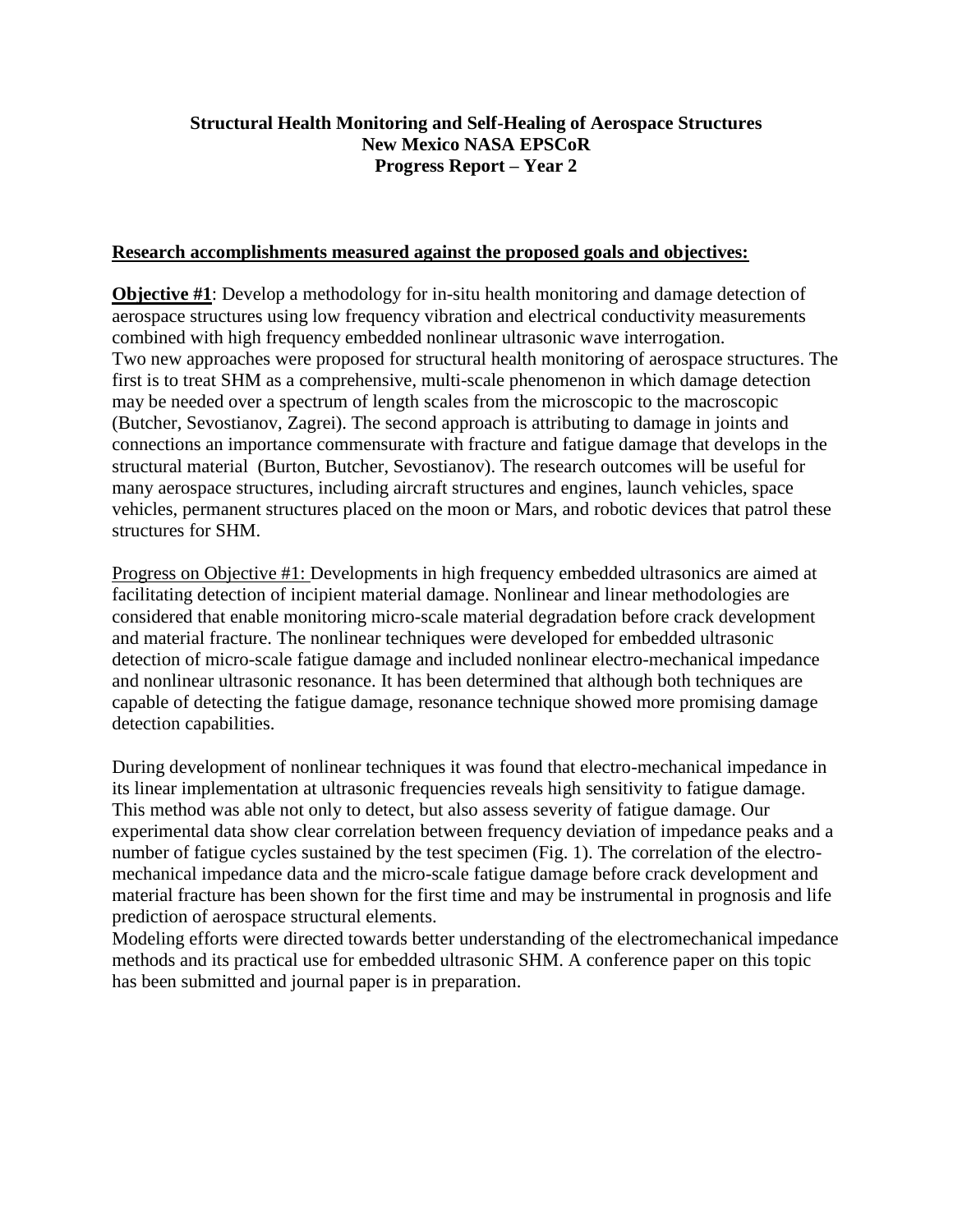

Figure 1 (a) Real part of impedance collected at increasing number of fatigue cycles; (b) shift of impedance peaks at increasing number of fatigue cycles.

Experiments incorporating structural specimens having simulated damage at connections/joints, distributed micro-damage, and/or isolated macro-damage have been designed. Fee and forced vibration tests with one, two or all three damage types will be conducted during year 3. In addition recent experimental fatigue results have shown significant reductions in local strength, and vibration based damage detection will be used to determine whether such localized fatigue can be detected by vibration-based SHM.

A methodology has been developed to connect volume average properties (elastic stiffness, electric conductivity etc) with the extreme valued properties (like strength). Preliminary experimental data has been obtained that allows one to estimate accumulated fatigue damage from conductivity scanning - measurement of electrical conductivity variation. A mathematical methodology has been developed to estimate structural health of the bolted joints from the electrical conductivity measurements. Explicit formulas have been derived that connect the torque applied to the bolts with the conductivity across the bolted plates.

The methodology and results developed in year 1 of the project to distinguish between damage accumulated in structural members and in joints, which is based on the combined approach of electrical conductivity and natural vibration frequency measurements, has been extended in year 2. Specifically, explicit formulas have been obtained for the case of transverse vibrations of a clamped uniform beam with a damaged boundary, and two approximation methods (based on Chebyshev polynomials and perturbation analysis) have been used for nonuniform beams and columns with damaged boundaries. Furthermore, an optimization method allows the determination of boundary damage parameters given the natural frequencies. In addition, efforts to extend the procedure to the case of three-dimensional vibrations of thick rectangular plates with damaged boundaries using a Chebyshev spectral collocation technique are in progress.

A novel method of reduced order modeling using an iterated Local Equivalent Linear Stiffness Method and Ritz vectors, which is comparable in accuracy to the popular Principal Orthogonal Decomposition (POD) technique but avoids the need for *a priori* simulation of the mathematical model, has been tested and has demonstrated promise for SHM applications with combined joint/material damage. Also, a combined finite element/ harmonic balance analysis has been used to detect the locations and depths of cracks in rotating shafts by analyzing the changes in the forward and backward whirl frequencies. The team has recently shown that the presence of subharmonic frequencies and complex Lissajous figures in the whirl orbits correlates well with the critical depths and locations of both open and breathing cracks. This theoretical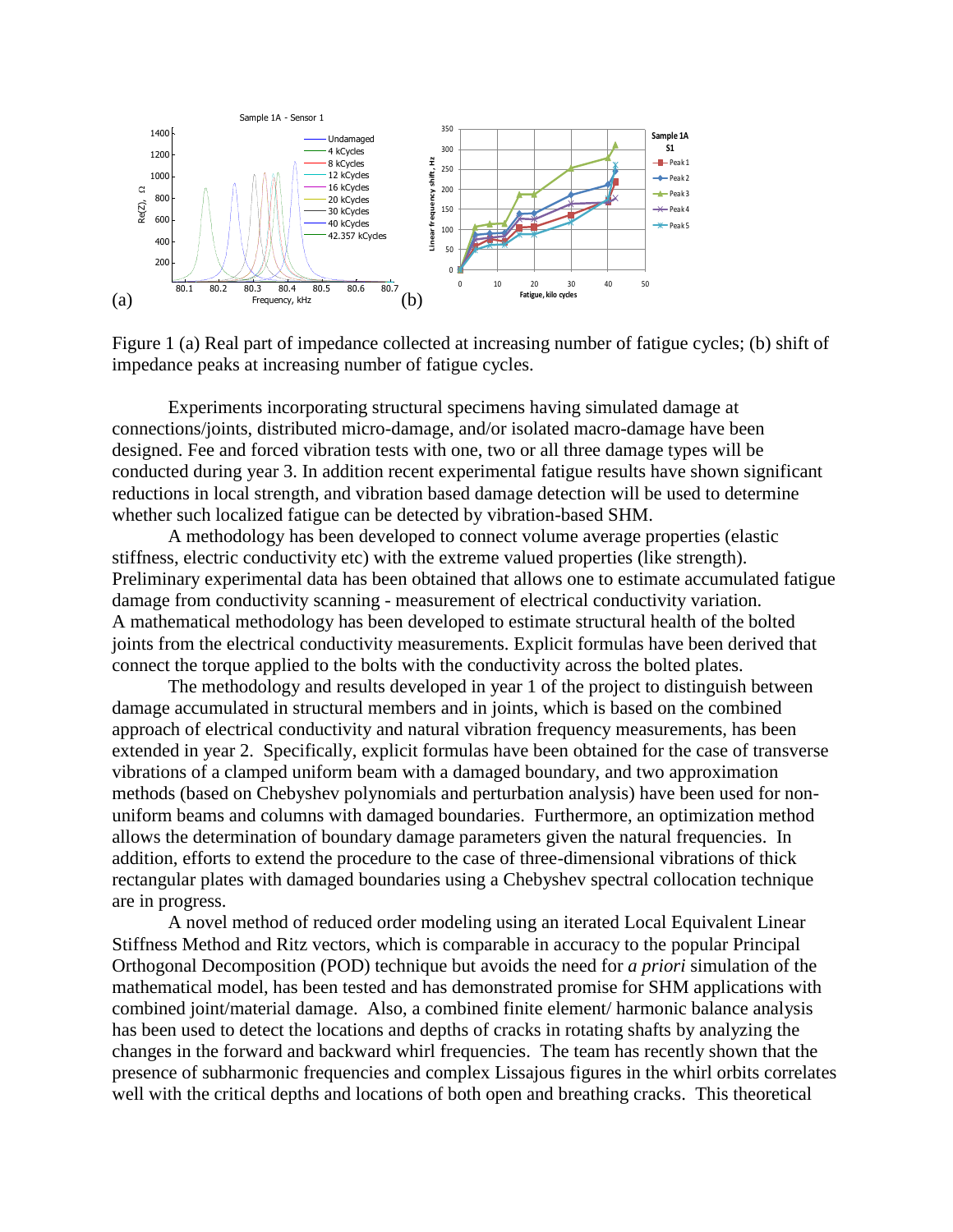and computational work is being validated experimentally using a SpectraQuest rotordynamic system.

**Objective #2**: Develop self-repairing materials for aerospace structures subjected to accumulated damage and use the proposed SHM methods to monitor the self-healing process.

Progress on Objective #2: The compositions were obtained on the Nb and Mo monocrystals and low alloyed Cr bulk samples coated with Fe-45%Cr-4%Al-1%Ni-0.3%RE (La, Y) alloy using EB-PVD technique. SEM, WDS, AES and LM investigations were carried out. The following results were obtained:

- The refractory metals base metal/metal composition with an overlay coating of heat resistant alloy of ultra-fine grain structure after the pre-oxidation at  $1200^{\circ}$ C transforms into the combined metal/metal/ceramic compositional material of the sandwich structure as association the multi-layer architecture of hybrid materials with the distributed different functional behaviors.
- The metallic-oxide hybrid layer formed on the surface of synthesized compositions at high working temperatures has an ability to heal the cracks developed as a result of the mechanical and thermal damages.
- Ultra-fine crystalline structure of both, the overlay coating and the self-organizing TGO protective scale on its surface, provide the relaxation of those stresses caused due to the thermal-expansion mismatch during the co-deformation of metallic matrix with nanoscale crystalline layers (minimizing the probability for crack initiation) and promoting a smooth transition between three regions having different physical-mechanical behaviors.
- The realization of considered structural architecture of the different materials combination, generally, for the obtained compositional material is expressed in the possible collective effects such as: increasing in the damage tolerance, the ability of cracks for the thermally activated self-healing, and the optimal combination of high values of heat resistance and heat proofness.

**Objective #3**: Contribute to strengthen New Mexico aerospace engineering educational and research programs at New Mexico State University (NMSU) and New Mexico Institute of Mining and Technology (NMT) and use the aerospace programs to interest New Mexico K-12 students in the Science Technology Engineering Math (STEM) disciplines.

Progress on Objective #3: In October, 2008 NMSU proposals for MS and PhD degrees in Aerospace Engineering were approved by the NMSU Board of Regents and went to the state of New Mexico Higher Education Department for state approval. The goal is to have these graduate degrees effective Fall, 2010. In making the case for these graduate programs the NASA EPSCoR project was cited as an example of aerospace research currently ongoing at NMSU and as an example of the type of research that will be done in the future by students in the MSAE and PhD AE programs. These graduate AE programs at NMSU will involve a three-way distance education collaboration among NMSU, NMT, and the University of New Mexico in the delivery of aerospace and related courses. The NMSU AE graduate programs will be essential in enabling us to attain national competitiveness for research and scholarly activity.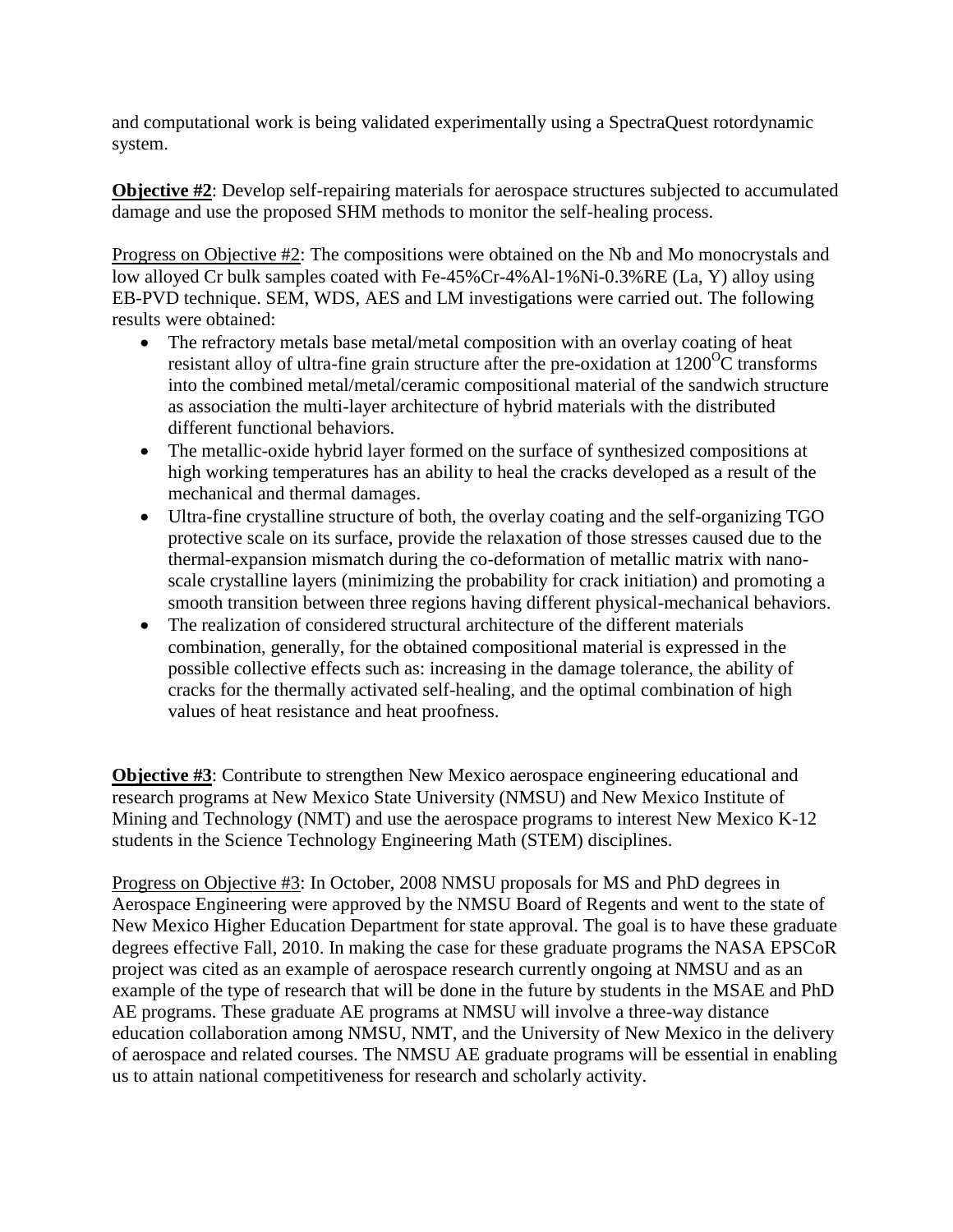The NMSU AE undergraduate program is being strengthened by a grant from New Mexico SpaceGrant to one of the EPSCoR coPI's (Eric Butcher). The purpose of this grant is to allow Dr. Butcher to develop a modern undergraduate course in Orbital Mechanics (NMSU course AE 362) through incorporation of a number of novel case studies, examples, and trajectory design methodologies. Eventually, this work will be incorporated into a graduate course in orbital mechanics that is being planned by Dr. Butcher. This grant was a direct result of the collaboration with SpaceGrant that developed as a result of the NASA EPSCoR project.

**Objective #4**: Develop nationally competitive research expertise and research programs in the proposed and related areas in preparation for obtaining follow-up research funding.

Progress on Objective #4: As noted later in this report, the research group has been active in publishing research results in quality journals and at technical conferences. A number of proposals in the same or relevant technical areas have been submitted, and several of these have been funded. Thus, through Year 2 we have demonstrated significant research accomplishment and good success in securing follow-on funding to support research in SHM and related areas.

**Objective #5**: Develop collaborations with key entities in New Mexico, Los Alamos National Laboratory (LANL) Sandia National Laboratories and with relevant NASA Centers, enhancing the prospects for future nationally competitive research.

Progress on Objective #5: The collaboration with Los Alamos National Lab that led to a funded project in health monitoring during Year 1 is progressing well. The LANL collaborators bring their extensive experience in sensing and hardware applicable to health monitoring to complement the theoretical work being done by the NMSU group. This marriage of real-world and theoretical research is of direct benefit to the NASA EPSCoR research project.

### **Research success of individual investigators as measured by:**

Journal articles published or in press (does not include articles reported in  $1<sup>st</sup>$  year progress report)

- Sevostianov, I. and Kachanov, M. On elastic stiffness and conductivity of contacting rough surfaces. *Mechanics of Meterials* **41** (2009), 375-384. (mentioned last year as submitted)
- Kushch, V.I., Shmegera, S.V., and Sevostianov, I. SIF statistics in micro cracked solids: effect of crack density, orientation and clustering. *International Journal of Engineering Science*, **47** (2009), 192-208.
- Kushch, V.I., Sevostianov, I., and Mishnaevsky, L. Effect of crack orientation statistics on effective stiffness of mircocracked solid. *International Journal of Solids and Structures* **46** (2009), 1574-1588.
- Kachanov, M., Mear, M.E., Rungamornrat J., and Sevostianov, I. Resistances of non-flat cracks, and their relation to crack compliances, *International Journal of Engineering Science* **47** (2009), 754-766.
- Guerrero, F., Sevostianov, I., and Giraud, A. On an arbitrarily oriented crack in a transversely-isotropic medium. *International Journal of Fracture* **153** (2008), 169-176.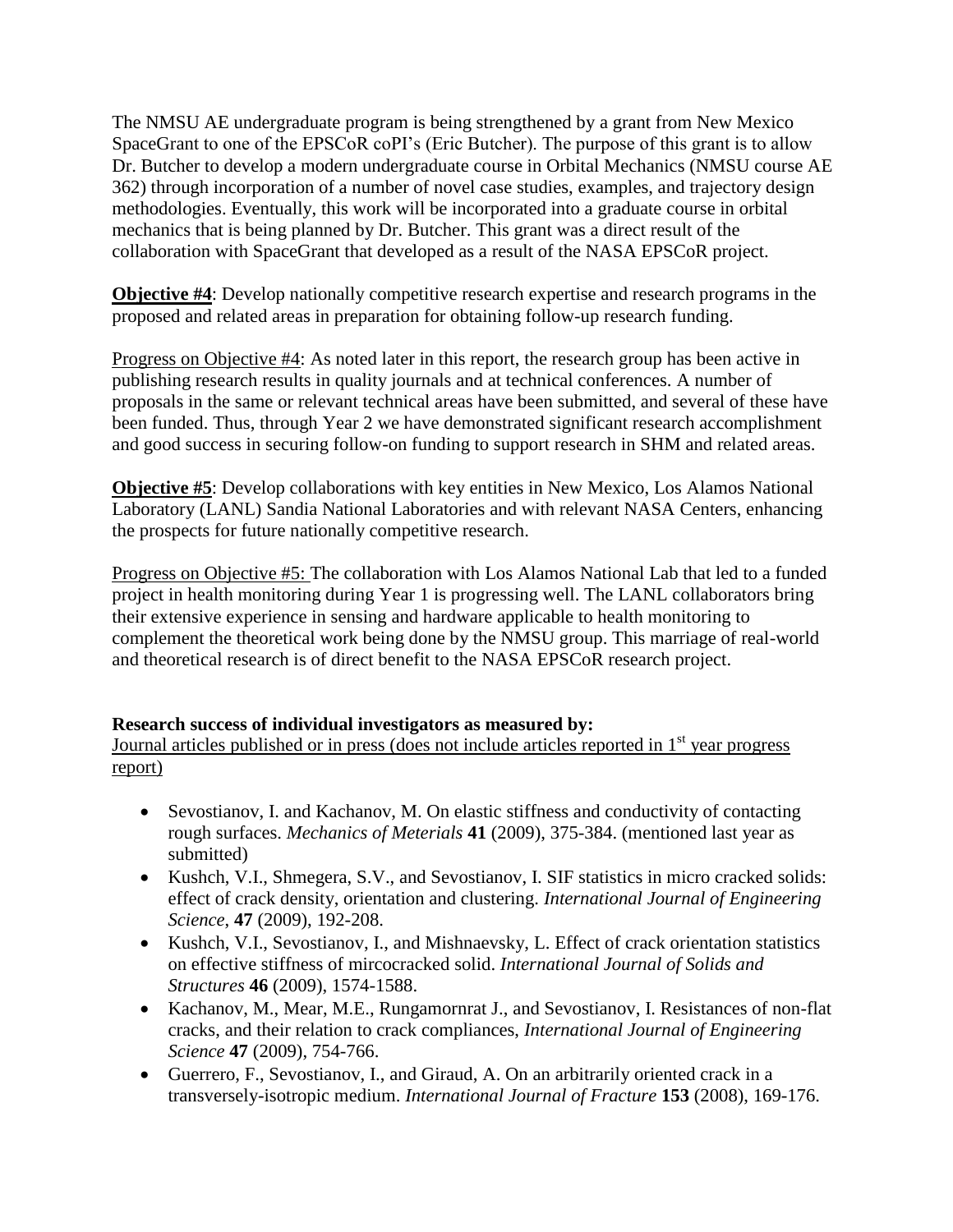- Sevostianov, I.**,** Kachanov, M., and Zohdi, T. On computation of the compliance and stiffness contribution tensors of inhomogeneities, *International Journal of Solids and Structures* **45** (2008) 4375-4383.
- Sevostianov, I. and Kachanov, M. Incremental compliance and resistance of contacts and contact clusters: implications of the cross-property connection. *International Journal of Engineering Science* (in press).
- Argatov, I. and Sevostianov, I. On relations between geometries of microcontact clusters and their overall properties *International Journal of Engineering Science* (in press).

Journal articles submitted during the second year of the project

 Sevostianov, I. Incremental elastic compliance and electric resistance of a cylinder with partial loss in the cross-sectional area (under review).

Conference Papers submitted and accepted

- E. Kutelia, S. Bakhtiyarov, O. Tsurtsumia, A. Bakhtiyarov, B. Eristavi, 2009, "The Thermally Activated Self-Healing of Cracks in Heterogeneous Architectured Metal/Metal/Ceramic High Temperature Coating Systems", 2<sup>nd</sup> International **Conference on Self-Healing Materials**, Chicago, IL, June 28-July 1, 2009.
- E. R. Kutelia, S. I. Bakhtiyarov, O. Tsurtsumia, A. S. Bakhtiyarov, and B. Eristavi, 2009, "High-Temperature Self-Healing Metallic Coating: Concepts and First Results", Proceedings, **ASME Fluids Engineering Division Summer Meeting,** Symposium on Transport Phenomena in Manufacturing Processes, Vail, CO, August 2-5, 2009 (accepted).
- Al-Shudeifat, M. A., E. A. Butcher, and T. D. Burton, "Comparison of Order Reduction Methodologies and Identification of NNMs in Structural Dynamic Systems with Isolated Nonlinearities," Proc.  $27<sup>th</sup>$  International Modal Analysis Conference, Orlando, FL, Feb. 9-12, 2009.
- Al-Shudeifat, M. and E. A. Butcher, "Identification of the Critical Crack Depths and Locations of Rotordynamic Systems in Backward Whirl," 7<sup>th</sup> International Workshop on Structural Health Monitoring, Sep. 7-11, 2009, Stanford, CA.
- I.Sevostianov and V Kushch Effect of pore clusters on the statistics of peak stress and overall properties of porous material, SES 2008, October 12-15, 2008, Urbana-Champagne, IL.
- Incremental Compliance and Resistance of Contacts on a Rough Interface: Implications of the Crossproperty Connection, The 2009 Joint ASME-ASCE-SES Conference on Mechanics of Materials, June 24-27, 2009, Blacksburg, VA.
- I.Sevostianov Effect of Clusters of Microcracks and Pores on the Statistics of Peak Stress and Overall Properties of Porous/Microcracked Material, The 2009 Joint ASME-ASCE-SES Conference on Mechanics of Materials, June 24-27, 2009, Blacksburg, VA.
- I.Sevostianov Cross-property connections for materials with microstructure, Advanced Problems in Mechanics – 2009, June 30-July 5, 2009, St Petersburg, Russia.
- $\bullet$

Conference papers submitted during the 2nd year of the project

 E. R. Kutelia, O. O. Tsurtsumia and S. I. Bakhtiyarov, 2007, "Investigation of Beilby Layer and Its Role in the Formation of Functional Surfaces on Fe-Cr-Al-La Alloys",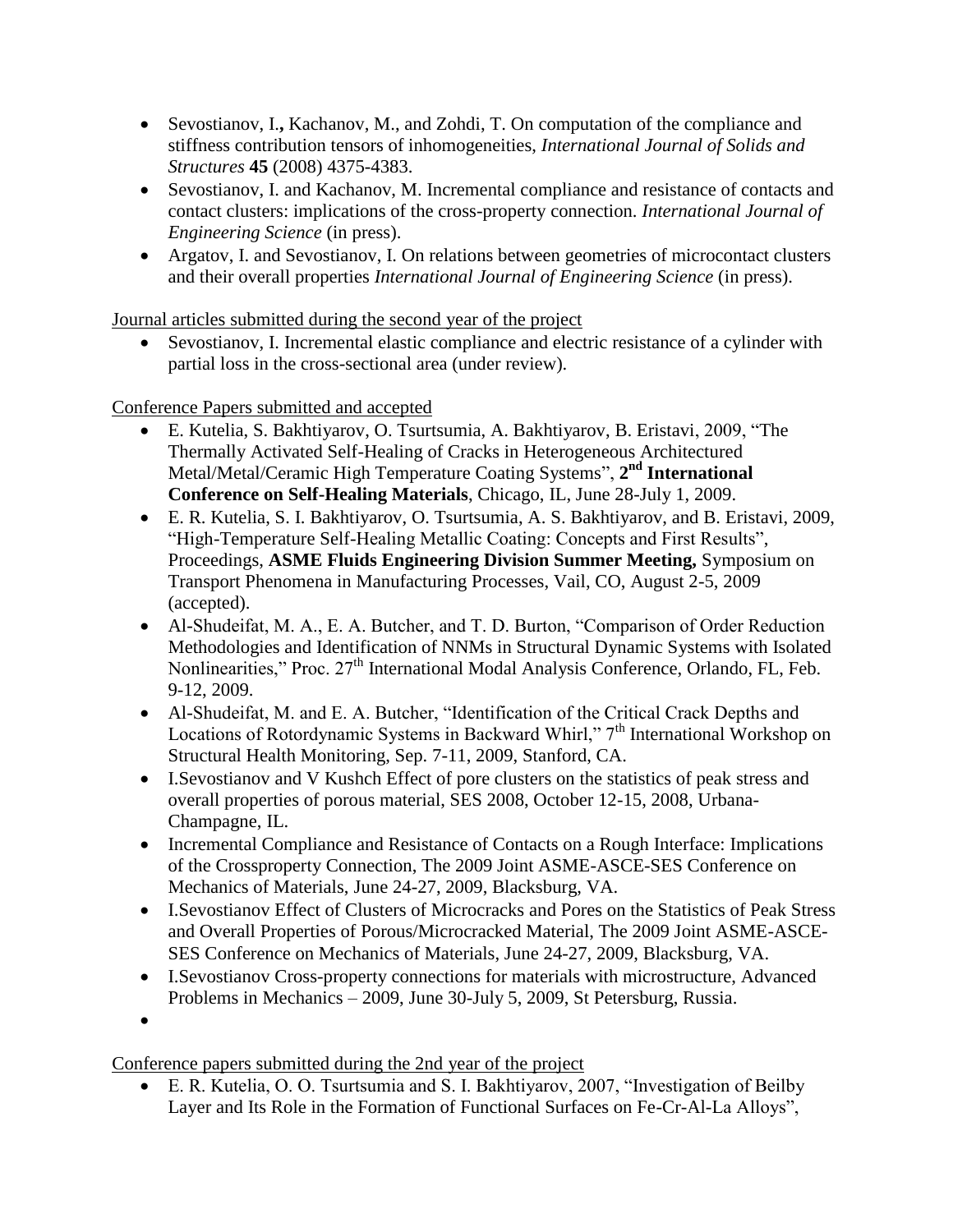Proceedings, **The International Conference BALTTRIB 2007**, Kaunas, Lithuania, November 21-23, 2007, pp. 134-139.

# **Patents**: none

# **Follow-on grant proposals submitted/funded including funding amounts during the 2nd year of the project**

- Co-PI: Sayavur Bakhtiyarov **"A Model for Participatory, Collaborative STEM Learning", CCRAA** Grant with Amarillo College, TX, Department of Education Total: \$3,242,767; NMT: 1,498,709; Mechanical Engineering Department at NMT: \$487,000 (submitted and awarded)
- PI: Sayavur Bakhtiyarov NASA "**Center for Intelligent and Self-Repairing Aerospace Structures",** MUREP Group 5 University Research Centers Program. Joint proposal with NMSU, UNM, NMT, NNMC, LANL and SNL. \$5,000,000 for 5 years, September 1, 2009 – August 31, 2014 (submitted).
- PI: Eric Butcher "**An Integrated Framework for Order Reduction, Robust Control and Real-Time Dynamic Substructuring of Nonlinear Multi-Scale Hybrid Aerospace Systems",** DOD \$513,385 May 8, 2009 – May 7, 2012 (submitted and awarded).
- PI: Thomas Burton **"Center for Modeling, Sumulation, and Validation (MSV) in the Aerospace Science",** NASA Group 4 URC, \$5,000,000 (submitted and not awarded).
- PI: Andrei Zagrai **"Embedded Ultrasonics for Structural Monitoring of Space Applications",** AFRL, Kirtland AFB, \$199,999 for four years (submitted and awarded).
- PI: S. Lim **"DHS Homeland Security Science, Technology, Engineering and Mathematic Career Development: New Mexico Tech Explosives Engineering HS-STEM Program",** Department of Homeland Security (DHS), \$400,000 for two years (submitted and awarded).
- PI: Andrei Zagrai **"Ultrasonic Assessment of Microstructure in Aerospace Materials",** WP AFRL, \$25,000 student funding for one year (submitted).
- PI: Andrei Zagrai **"Intelligent Structural System for National Security Applications",**  Los Alamos National Laboratories (LANL), \$100,000 for one year (submitted and not awarded).
- PI: S. Lim **"An Investigation of the In-Direct Air Blast Control Technique Based on Atmospheric Conditions",** Office of Surface Mining, \$150,268 for one year (submitted and not awarded).

### **Improvements in jurisdiction research and development infrastructure**

• NMSU: Development of an experimental facility for vibration based health monitoring is in progress. We have also initiated development of a fatigue testing facility that will enable experimental study of distributed micro-damage. To date the NMSU research has mainly involved modeling, theory, and simulation. The new experimental facilities, when operational in Year 3, will significantly improve NMSU's capabilities in SHM and DP.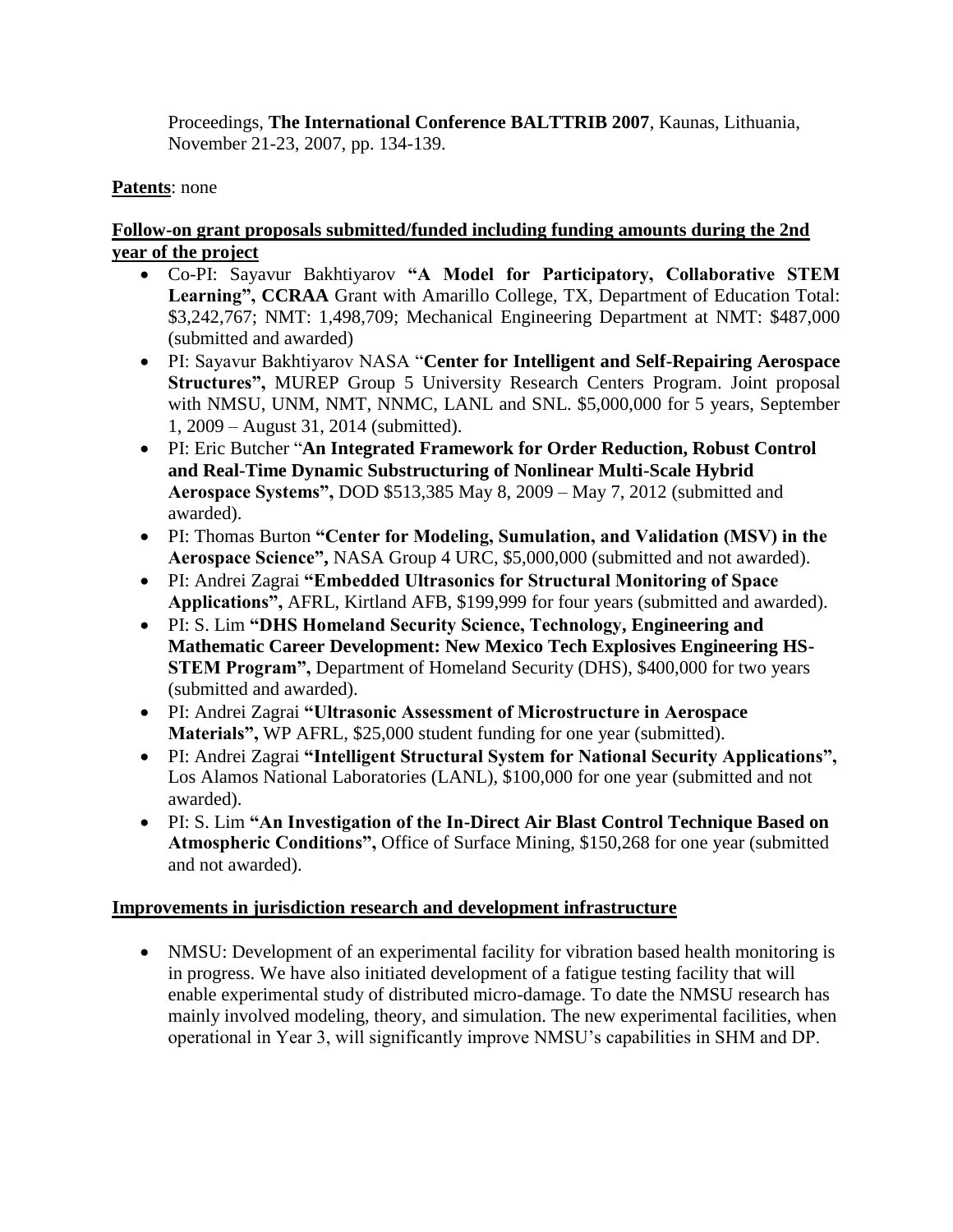## **Systemic change as evidenced by:**

- Reordered jurisdiction and/or institutional priorities: This research program has not yet had a significant influence on institutional priorities.
- Increased financial commitment from the jurisdiction, industry, and participating institutions: This research program is successful in receiving 100% matching funds from the participating institutions and State of New Mexico. This was a significant financial commitment by NMSU.

# **Examples of successful transfer of technology to the private sector:**

- Self-Healing Materials Workshop**,** BOEING, Seattle, WA, January 20-21, 2009.
- *See final paragraph in "Progress on Objective 1*: Dr. Butcher and PhD student M. Shudeifat have collaborated for the past year with Management Sciences, Inc. in Albuquerque to develop a new SHM approach for damaged rotating shafts.

#### **Extent to which collaborations with jurisdiction agencies, industry, research and academic institutions and with NASA have evolved:**

- In the area of nonlinear ultrasonics, NMT researchers have been interacting with Dr. George Baaklini, Director of Optical Instrumentation & NDE Branch at NASA Glenn Center.
- To better fit within the branch research mission, for this project Dr. Baaklini recommended close collaboration with Dr. John Lekki – an expert in integrated vehicle monitoring. Interaction with Dr. Lekki has led to the concept of the future collaboration in which the proposed SHM methodologies will complement existing NASA Glenn efforts in SHM of aerospace systems.
- Dr. John Lekki, Optical Systems Research Engine, NASA Glenn Research Center
- An NMSU federal initiative based on this collaboration was a priority earmark item for FY 2010.
- Note: Increased involvement with NASA personnel is a priority for Year 3.

**Evidence of how EPSCoR activities have furthered jurisdiction priorities:** Structural health monitoring and damage prognosis are now recognized as important research areas in the NMSU College of Engineering. This NASA EPSCoR project will be one of only a few research projects featured in a presentation to the NMSU Board of Regents at the end of July, 2009.

# **Discussion of interaction between and cooperation with the jurisdiction Space Grant program:**

(*The following paragraph also appears above*.) The NMSU AE undergraduate program is being strengthened by a grant from New Mexico SpaceGrant to one of the EPSCoR coPI's (Eric Butcher). The purpose of this grant is to allow Dr. Butcher to develop a modern undergraduate course in Orbital Mechanics (NMSU course AE 362) through incorporation of a number of novel case studies, examples, and trajectory design methodologies. Eventually, this work will be incorporated into a graduate course in orbital mechanics that is being planned by Dr. Butcher. This grant was a direct result of the collaboration with SpaceGrant that developed as a result of the NASA EPSCoR project.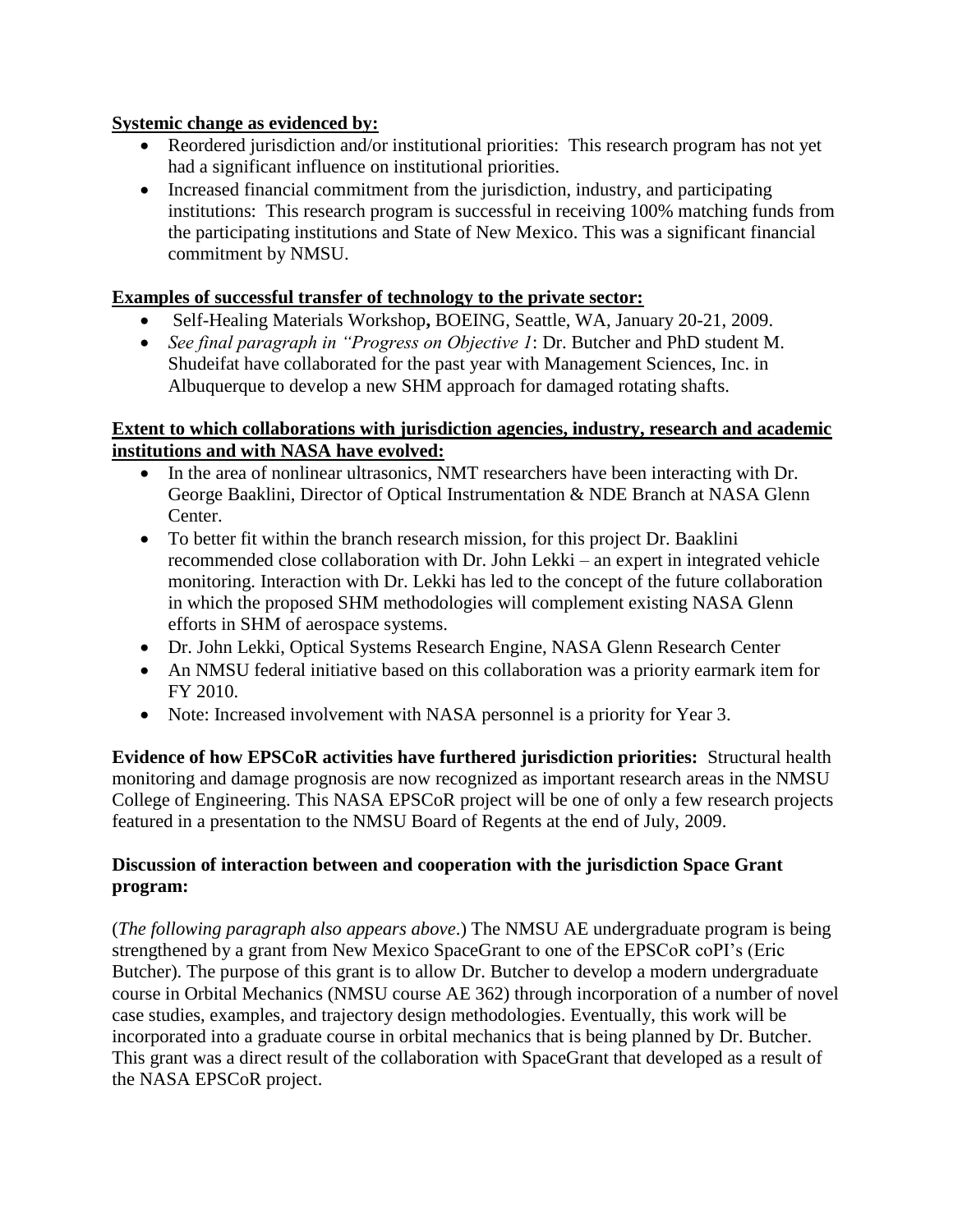In addition, researchers at both New Mexico State University and New Mexico Institute of Mining and Technology work closely with New Mexico Space Grant Consortium. Researchers attended the Space Grant annual meeting, gave program updates, and discussed research opportunities with other Space Grant supported researchers.

# **Demographic (ethnicity/race and gender through self identification) information on participants:**

- Faculty including names and institutions
	- Sayavur Bakhtiyarov (New Mexico Institute of Mining and Technology) white/male
	- Andrei Zagrai (New Mexico Institute of Mining and Technology) white/male
	- Thomas Burton (New Mexico State University) white/male
	- Igor Sevostianov (New Mexico State University) white/male
	- Eric Butcher (New Mexico State University) white/male
- Post-doctoral researchers, graduate, and undergraduate students
	- Akshin Bakhtiyarov (MS graduate student funded by NASA EPSCoR grant) white/male
	- Erica Summers (BS undergraduate student funded by NASA EPSCoR grant) Hispanic/female
	- Dunte Hector (BS undergraduate student funded by NASA EPSCoR grant) Black/male
	- Anais Linan (BS undergraduate student funded by NASA EPSCoR grant) Hispanic/female
	- Ma'en Sari (PhD student funded by NMSU cost sharing) white/male
	- Mohammed Al-Shudeifat (PhD student funded by NMSU cost sharing) white/male
	- Shahab Torkamani (PhD student funded through NMSU Graduate Research Enhancement Grant) – white/male
	- Julie Mercer (MS graduate student funded by NASA EPSCoR grant) white/female
	- Krystal Deines (MS graduate student funded by NASA EPSCoR grant) white/female
	- Marcus Cramer (MS graduate student funded by NASA EPSCoR grant) white/male
	- Ivan Argatov (postdoctoral 2009 funded by Los Alamos MOI grant) white/male
	- Walter Kruse (MS graduate student funded by NASA EPSCoR grant) white/male
	- Vlasi Gigineishvili (MS graduate student supported by local funds and has volunteered for some work on the project; however was not supported by NASA EPSCoR; he is not a US citizen) – white/male